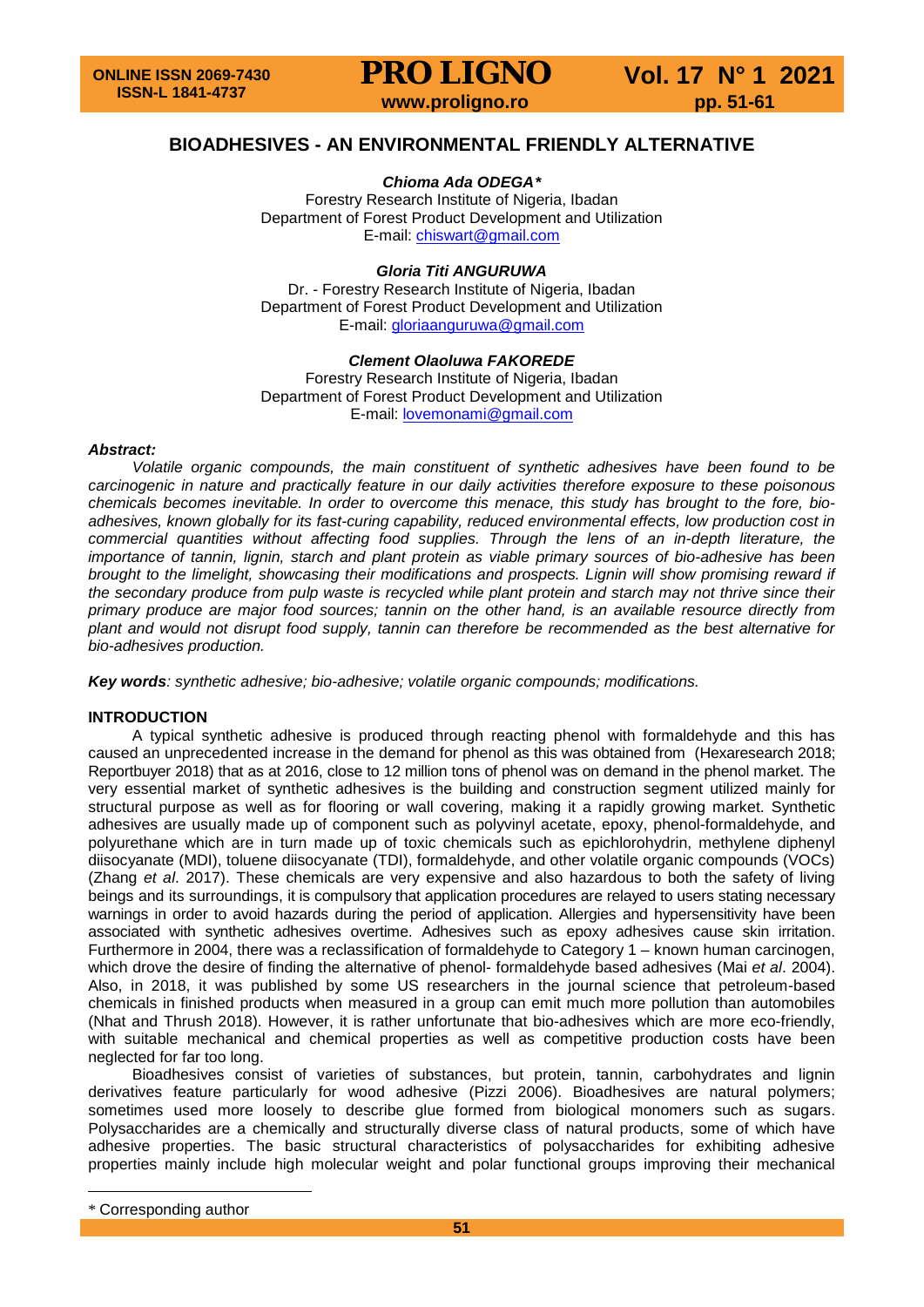strength (Patel *et al*. 2013). The polysaccharides with polar and hydrogen bonding functional groups, ethers, hydroxyls, and carboxylates, exhibit superior adhesion to wood and metals that are high surface energy adherends and also serve as possible sites for chemical modification and cross-linking with the aim to improve adhesive property. However, no biological resource can act entirely like phenol hence the need for chemical modifications of their functional groups. With the constraint of rising oil prices, environmental pollution and high price of phenols in mind, several attempts have been made to replace phenol with a natural material having similar structure. This study brings to light an environmental-friendly alternative to synthetic adhesives and its potentials thereby reducing harmful gasses being released into the atmosphere on daily basis and proffers a more economical way of converting waste to wealth.

#### **CHEMISTRY AND UTILIZATION OF BIO-ADHESIVES**

**Lignin**

Lignin, since the beginning of time, has been known as the natural bond in plants. Wood lignin can be isolated by either dissolving lignin or the non-lignin components by solvents while industrially; lignin can be gotten from different paper and pulp processes. Due to its phenolic nature, it has been a center of attraction for researchers over the years as the new face of wood adhesives. The lignin structure is phenolic in nature and can be used as a replacement of phenol in the formation of wood adhesives through the synthesis of phenolic resins. The lignin structure is composed of a highly cross-linked phenylpropane unit  $(C_6C_3)$ . These units are in turn held together by several ether (C-O) and carbon-carbon (C-C) linkages. Pearl (1967) reported that the functional groups in lignin polymer are also present in its precursors. These functional groups are highly responsible for its reactivity and modifications in the preparation of lignin-based adhesives. This functional group includes methoxyl, phenolic hydroxyl, benzyl alcohol, carbonyl groups and a bit of aldehyde groups. Due to the crowded and complex structure of lignin, its reactive tendency is quite low and brittle during adhesive formulations (Tejado *et al*. 2008) hence the need for modifications.

Kraft lignin is the by-product of kraft pulping derived from cooking wood chips with a sulfur-based chemical. Almost all kraft lignin are burned to generate energy and recover chemicals even with this, only a small amount of the kraft lignin that is produced by the pulp and paper industry is commercially used apart from its use in a wide range of products. It is projected that Kraft process single-handedly produces about 95% of the world quantity of lignin per year and the 55 million tons of lignin co-produced per year are only used as energy source for combustion application (Gosselink *et al*. 2004).

Lignosulphonates is often polar and water soluble because of the presence of sulfonate groups. (Li *et al*. 2013). Delignification in this case occurs due to the ester bond cleaving to the ether bond. Sulfonation occurs primarily at the side chain of the phenyl propane units between the benzyl aryl ether and benzyl alkyl ether linkages (Laurichesse and Averous 2013).

Organosolv lignin could be recovered by distillation reducing water and air pollution usually associated with kraft pulping; gotten though filtration or centrifugation. Filtration due to its time-consuming ability, is most effective while the mixture is yet > 100 $^{\circ}$ C. The lignin gotten is water insoluble increasing bond durability when used as an additive in PF resins. They are characterized by their hydrophobicity, low glass transition temperature, low molecular weight and narrow molecular weight distribution (Senyo *et al.* 1996*).*

Autohydrolysis occurs when acetyl groups of D-xylan are hydrolyzed at elevated temperatures in the presence of water and is recovered from residue by dissolving the lignin in sodium hydroxide and removal of the insoluble residue, hereafter the lignin was precipitated by hydrochloric acid and subsequently dried to form a fine bulky powder.

#### **Modification of lignin-based adhesives**

The best way to conform lignin into a raw material for adhesives is to use it to replace phenol in phenol formaldehyde (PF) resin systems known to bond wood substances over the years. Replacing phenol with lignin must come with an assurance that the lignin takes part in the resin bonding process (Kalami *et al.* 2017). Van der Klashorst, (1989) and Sellers, (2004) have at different times worked successfully on how to replace or add lignin to produce durable adhesive. However, despite its advantages, lignin in its industrial state has been discovered to possess several constraints that can affect this potential. Lignin in its native state is polyphenol in structure and so is similar to formaldehyde resins unlike industrial lignin whose structure and native state has been changed. These industrial lignins have to be additionally cross-linked for them to be replaced as insoluble resins. The type of cross linking used is usually based on the plant species and the type of isolation process employed.

METHYLOLATION: Lignin reacts with formaldehyde under alkaline conditions producing methylol groups at the *ortho* positions of the aromatic ring (Benar 1999). With rise in temperature, these methylol groups in turn react with free and reactive positions of other lignin units to form methylene bonds (crosslinking). Reaction of lignin with formaldehyde, introduces methylol groups at position  $C_5$  of the chain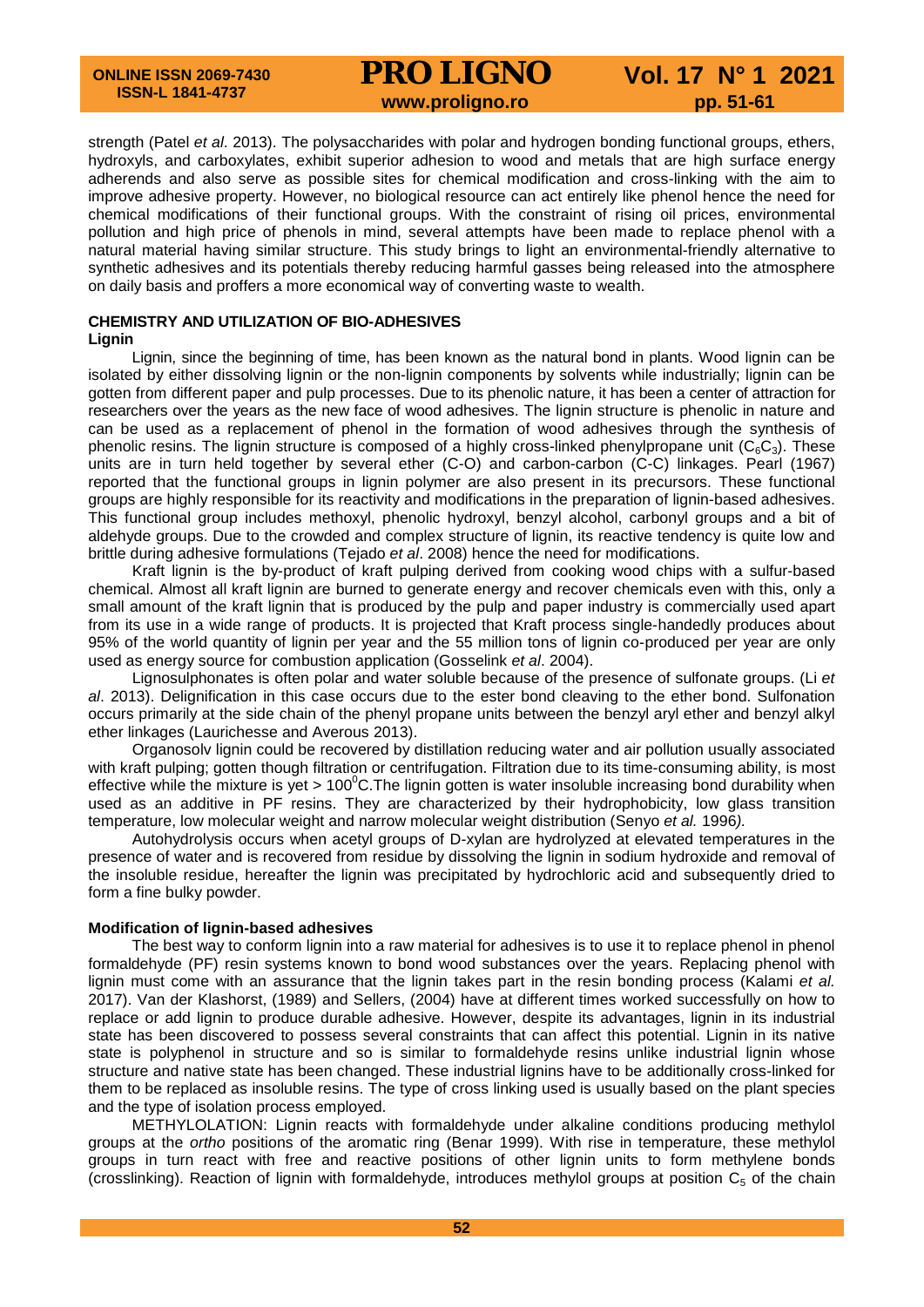(Vazquez *et al.* 1997). In the reaction, with hydroxymethyl groups incorporated into the lignin aromatic rings, the reactivity of the molecule is increased (Pizzi 2006).

PHENOLATION: is best for lignosulfonates because of the presence of benzylic hydroxyl groups. Here, the phenolic hydroxyl group is multiplied by reacting the lignin with phenol to produce a methylene linkage (Van der Klashorst 1989). After the condensation of phenol into the lignin aromatic ring, methylene linkages are formed decreasing the molecular weight and improving the flow properties. Hereafter, the phenolated lignin is then reacted with formaldehyde to make novalac or resol resins. If resol resin is made, the medium has to be made alkaline. The reactivity of the phenolated lignin is enhanced because for every reactive position lost to cross linking, two new reactive positions are created (Ysbrandy *et al.* 1992).

DEMETHYLATION: is the process of removing the methyl group from the lignin molecule while replacing it with a hydrogen molecule (Fig. 1). Demethylation is usually facilitated by enzymes called Odemethylases stripping off the  $-OCH_3$  group in lignin giving rise to the phenolic hydroxyls groups and thereby making it more reactive e.g. enzymes such as laccase and fungus such as brown-rot fungi. Demethylation reactions mostly result in the formation of o-quinone structures during kraft pulping. Conclusively, kraft lignins contain little amounts of organically bound sulfur, in the form of thiol compounds (Glasser 2001).



*Fig. 1. Chemical modification of lignin (Davide and Markus 2015).*

#### **TANNIN**

The name "tannin" is originated from an industrial process of "leather tanning," in which animal hides are transformed into leather through making them materials of historical origin. Major sources of tannin extraction exist in various parts of plants such as bark, wood, leaves, seeds, roots, and even the plant galls used for various purposes. They have been divided into three main subgroups: (1) hydrolysable tannins, (2) condensed tannins, and (3) phlorotannins. Hydrolysable tannins are highly soluble in water; consisting of a central core of a carbohydrate (D-glucose) with its hydroxyl groups esterified with phenolic compound. Different extraction methods have been used in tannin extractions, the most common ones being maceration, Soxhlet extraction, supercritical  $CO<sub>2</sub>$  and percolation. Microwave and ultrasound assisted extraction has also been studied to increase tannin productivity though utilized rarely due to its less efficiency in non-polar tannins and solvents (Wang and Waller 2006).

Tannins are applicable in several industries such as food (packaging; instead of plastic or polyethylene packages which come with environmental contaminants, biological sources such as gelatin, starch and tannins has been introduced), wood (adhesives; wood requires a large amount of coatings, glues and adhesives to hold up a structure but are produced with materials known to be carcinogenic in nature thereby arising for biological sources more eco-friendly), medicine and pharmaceuticals (several synthetic chemicals have been applied to drug molecules to treat threatening diseases but yet leave numerous side effects shifting attention to alternative natural compounds clinically effective with minimum adverse effects) to mention a few. The global tannin market is expanding very rapidly; according to estimation, 1076.3 kilotons tannin was required in 2015 which expected to rise with CAGR of 5.8% from 2016 to 2025 industry (Grandview Research 2017). The demand was mainly in the wine, leather, pharmaceuticals, and wood industries; hence, global market size for tannin related industries may increase up to \$3.3 billion by 2025. The applications of condensed tannins are expected to increase up to 424.8 kilotons by 2025 in comparison of 242.9 kilotons in 2015 [\(Akhlash](https://www.intechopen.com/books/tannins-structural-properties-biological-properties-and-current-knowledge/applications-of-tannins-in-industry#B9) and Sunil 2019).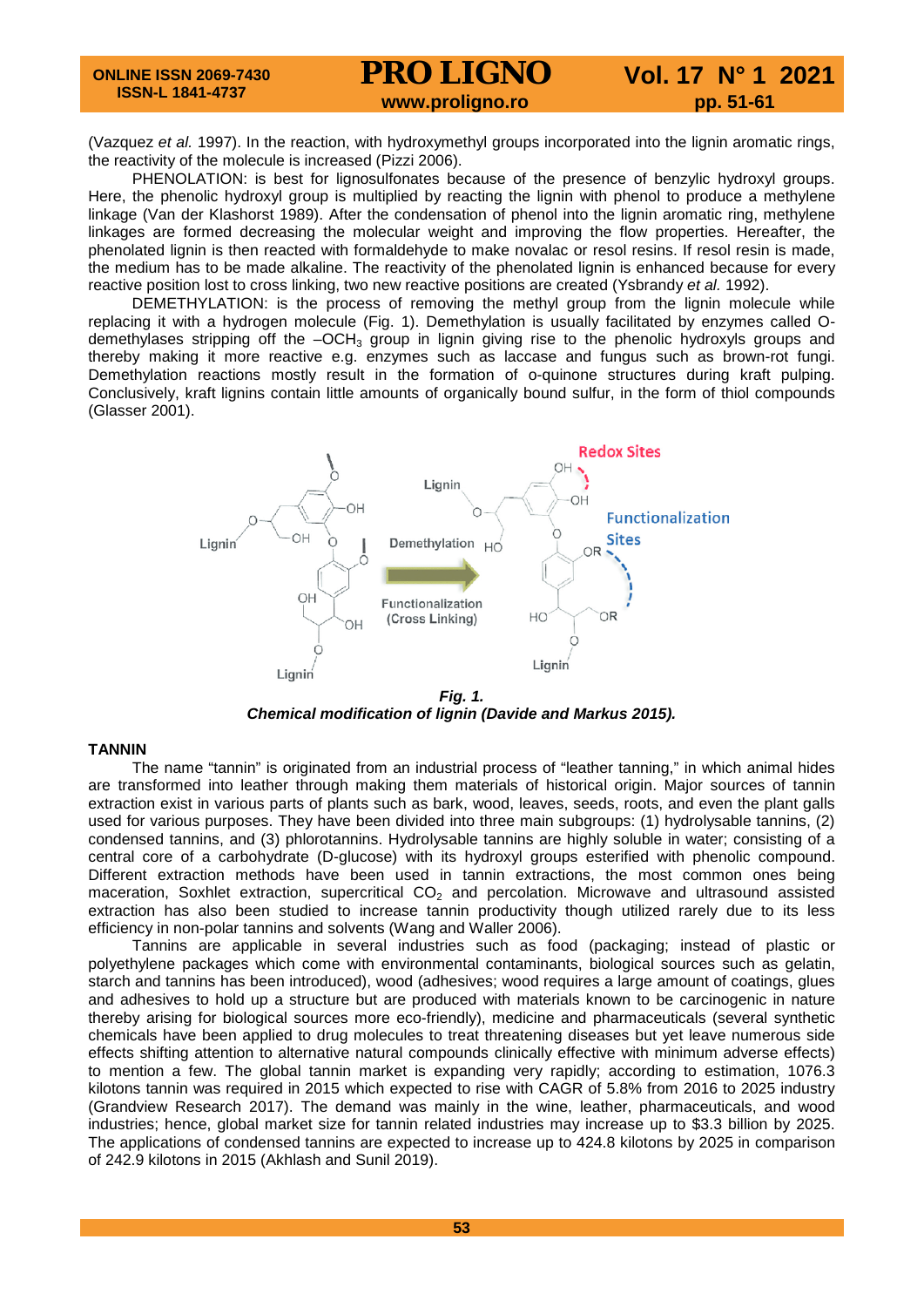

*Chemical modification of tannin (Arbenz and Avérous 2015a).*

As presented in Fig. 2, the chemical modification of tannins can be divided into three main groups; Heterocycle can be opened and can lead to rearrangements of the chemical structure.

Catalyzed rearrangements such as hydrolysis and autocondensation are common reactions for tannins. The cleavage of the interflavonoid bond can also be acid-catalyzed or induced by a sulfonation reaction. Degradation under acidic media leads to the formation of catechins and anthocyanidins or the formed products can autocondense, giving an alkaline condensation (Arbenz and Averous 2015b). Acids such as HCL (Hemingway and Gerald 2007) and Acetic acid (Hemingway and Kreibich 1984) have been used for degradation of tannin. Arbenz and Averous, (2015b) also oxypropylated condensed tannin using KOH as a catalyst and reported that modulating oxypropylation reaction parameters will control the chain length of polypropelene oxide.

Reactivity of nucleophilic sites, created by OH groups present on the aromatic rings, leads to electrophilic aromatic substitutions. In bromination, on the A-ring, C6 and C8 are both activated by the phenol group but preferentially done on the C8 position. Preferential sites usually depend on the flavonoids. Fitzen *et al*. (2016) prepared a tannin–hexamine adhesive as a 40% w/w solution of mimosa tannin in water using sodium hydroxide solution to set the desired pH. When molecules with nucleophilic sites such as tannins are present in the medium, amino-imine groups are formed and react with the phenolic compounds. Basso *et al*. (2017) have reported for the first time a reaction of catechin and polyflavonoid tannins with TEP, leading to polymerization and cross-linking revealing that the reaction takes place mainly on the C3 of the flavonoid heterocycle ring and on the aromatic C4 and C5 carbons of the flavonoid B-ring. Some studies used formaldehyde and furfuryl alcohol to improve the alcohol reactivity. The latter is commonly used, mixed with tannin as a reactive species, to produce foams (Foo and Hemingway 1985).

Reactions can also take place directly with the OH. Phenolic and aliphatic hydroxyl (OH) groups possess reactive functions modifiable to attain some tannin derivatives. Tannin could be modified to increase its chemical reactivity in solvents and its processing. To increase the reactivity site, changing the nature of the reactive sites or increasing the hydroxyl group reactivity is paramount. Acylation is known to increase reactivity sites because they form a strong electrophile when treated with metal catalysts. Solvent such as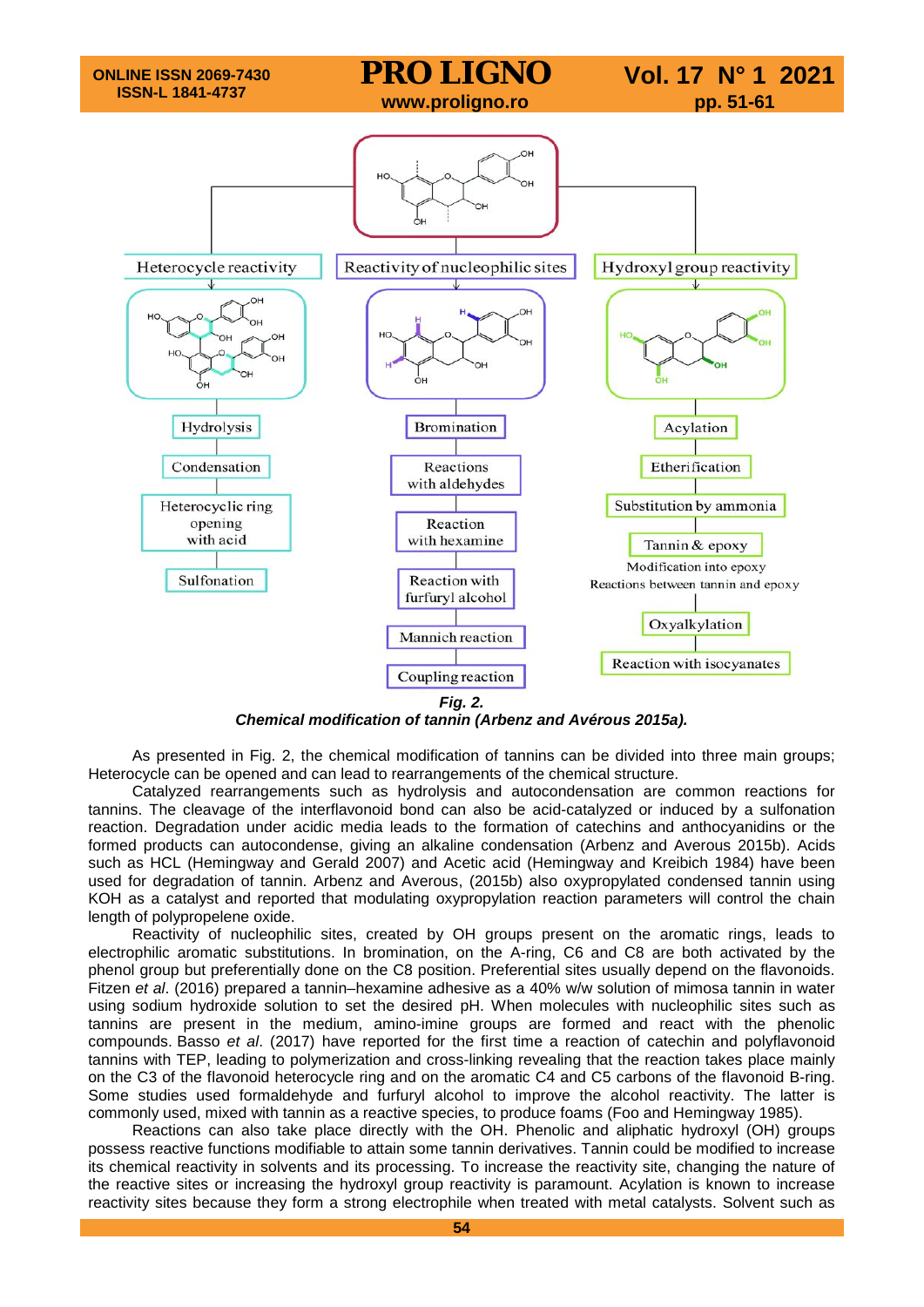pyridine, acetone, chloroform etc ensure solubility of tannin. Reacting with acetic anhydride in pyridine ensures the solubility of tannin, with this tannin loses its water solubility.

#### **PLANT PROTEIN**

Protein based bio-adhesives include adhesives extracted from plants, several studies have been conducted on the manufacture of protein-based adhesives from different crops such as soy, canola, cottonseed, wheat glutten etc. (Chen *et al*. 2015a; Wang *et al*. 2014, Nordqvist *et al*. 2013). They are either used directly or in combination with a cross‐linking agent that forms covalent bonds with the tissue surface.

#### **SOY BASED ADHESIVES**

Soy based protein adhesives have been limited due to a general problem of poor water resistance. It is natural to expect that with all these reactive moieties in the soy proteins, it would be easy to develop covalent bonds of the protein subunits and agglomerates with cross-linkers. However, many of these reactive groups are buried inside the globule, making reactions difficult. The polar groups inside the protein form interactions with other polar groups to stabilize the protein structure, making reactions even more difficult with these polar side chains. Several methods such as cross-linking (Liu and Li 2007), enzymatic modification (Kalapathy *et al*. 1995), chemical de-naturation (Kalapathy *et al*. 1995) and addition of additives (Chen *et al*. 2015b) have been employed to improve the performance of soy protein-based adhesives. Lei *et al*. (2014) discovered that cross-linking protein regardless of the cross-linker improves the water resistance. He reacted epoxy and melamine-formaldehyde with hydroxyl (-OH) and amine groups (-NH) of soy protein, respectively. Chen *et al*. (2015a) proposed that adding hydrophilic polyols into soy protein-based adhesives will form intermolecular hydrogen bond improving the wettability and wet adhesion strength by 30%. Although plywood was developed using other adhesives, such as animal protein, it gained commercial significance using soy flour with high pH (>12) conditions (Lambuth 1990). Much of the literature emphasizes the use of basic conditions with sodium salts for solubility and calcium salts for water resistance. This can certainly be true for monovalent cations, but divalent calcium cations should hold the proteins together better. Given that the soy adhesives were manufactured under basic conditions, as are phenol-formaldehyde (PF) adhesives, it occurred to some researchers to combine soy with PF to decrease the cost (Kalapathy *et al*. 1997) but was discovered that it was more viscous in combined adhesives compared with PF alone. To address this problem, the amount of soy is kept low or hydrolyzed to decrease its molecular weight.

#### **COTTONSEED AND CANOLA**

Cottonseed is mainly a low-value but abundant by-product. As with several plant proteins, it is currently on investigation as an adhesive for wood bonding. Cottonseed meal protein is fairly typical in composition for plant proteins, but is higher in arginine content. He *et al*. (2016) have looked at the performance of cottonseed protein isolate in wood adhesives, while Cheng *et al*. investigated its performance for producing wood composites (Cheng *et al*. 2013). Canola protein isolate, on the other hand, was used to bond cherrywood veneer at 190 $^{\circ}$ C to give good wet bond strength in two-ply wood bonds. The addition of sodium bisulfite decreased the dimercaptan bonds and viscosity but did not greatly decrease bond strength (Li *et al*. 2012). Given the amount of rapeseed and canola grown and that these are a ready source of protein, it is surprising that more research has not been done on them. Wang *et al*. (2014) grafted glycidyl methacrylate on canola protein via free radical polymerization to make an adhesive (Fig.3).





*Modification of canola protein using glycidyl methacrylate (Fatemah et al. 2017).*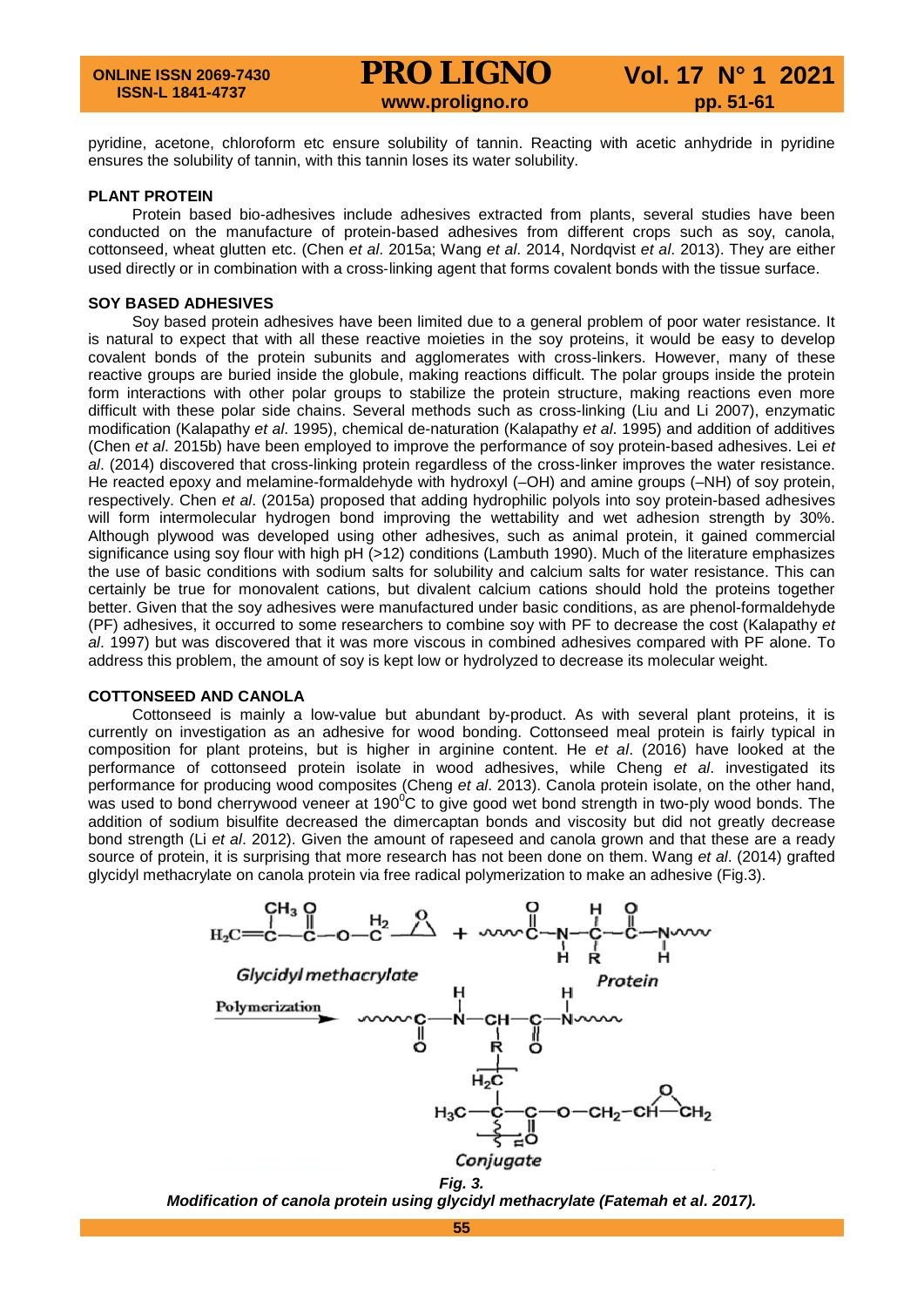#### **WHEAT GLUTEN**

With more than 100 different proteins in wheat, they are grouped into categories based on their structure and properties (MacRitche and Lafiandra 1997). Analysis of the proteins by size exclusion highperformance liquid chromatography shows a range of peaks from monomeric to polymeric, making separation of pure proteins difficult. Among the monomeric (single-chain) proteins are the gliadin and albumin groups. The gliadins are monomeric storage proteins with molecular weights of 30-80kpa while the monomeric albumins have weights of 20-30kpa, with many of them being enzymes. In comparison with soy, wheat protein is higher in glutamate plus glutamic acid and proline, and lower in aspartame plus aspartic acid and lysine which makes up the reactive amino acids. The ability of gluten to hold dough together indicates that these proteins may have some utility as an adhesive. It has a large impact on the physical properties of the dough providing wood panels with a better bond strength (Nordqvist *et al*. 2013).

#### **STARCH**

Starch is a natural polysaccharide derived from seeds, roots, and leaves of certain plants, such as corn, wheat, potato, rice etc. In the marketing industry, starch is applicable in adhesives, agrochemicals, cosmetics and toiletries, detergents, paper making additives, pharmaceuticals, paints, textiles, water purification and even biodegradable plastics due to its wide range of properties like gelatinization, pasting, retrogradation, absorption capacity, swelling ability, and solubility and mainly its low cost considering other alternatives (Sanderson 1981). Starches, when treated have a viscosity and rheology more appropriate for liquid adhesives, including alkali treatment, acid treatment, and oxidation (Baumann and Conner 2003). Adhesives based on starch and dextrin makes up the single principal category compared to other natural adhesives. They have been extensively used in the packaging industry and easy to apply, hot or cold, from water dispersions. On the other hand, this class of adhesives is known to have a reduced moisture resistance and mold growth. Starch has three hydroxyl groups on C2, C3, and C6 positions in each glucose unit with the ability to form hydrogen bonding. The high affinity of starch to water via hydrogen bonding leads to its poor water resistance and slow drying of starch-based adhesives. Due to these limitations, the direct use of starch in bio-adhesives is not feasible. To achieve this, chemical modifications like esterification, oxidation and cationization could be carried out on starch molecules (Fig. 4).



*Chemical modifications of starch-based adhesive (Nonhlanhla et al. 2017).*

Esterification is a typical chemical modification of starch. This is done by converting the hydroxyl groups to esters e.g reacting corn starch with maleic anhydride then cross-linking with polyisocyanate (Qiao 2016). Another modified starch-based adhesive was produced through a chemical cross-linking with polyvinyl alcohol (PVOH) in the presence of hexamethoxymethylmelamine (Imam *et al*. 2001). Wang *et al.* (2012) develop a novel bio-adhesive from grafting of vinyl acetate onto waxy cornstarch by reacting vinyl acetate with the hydroxyl group of the glucose to generate an ester linkage and realized stronger bond strength.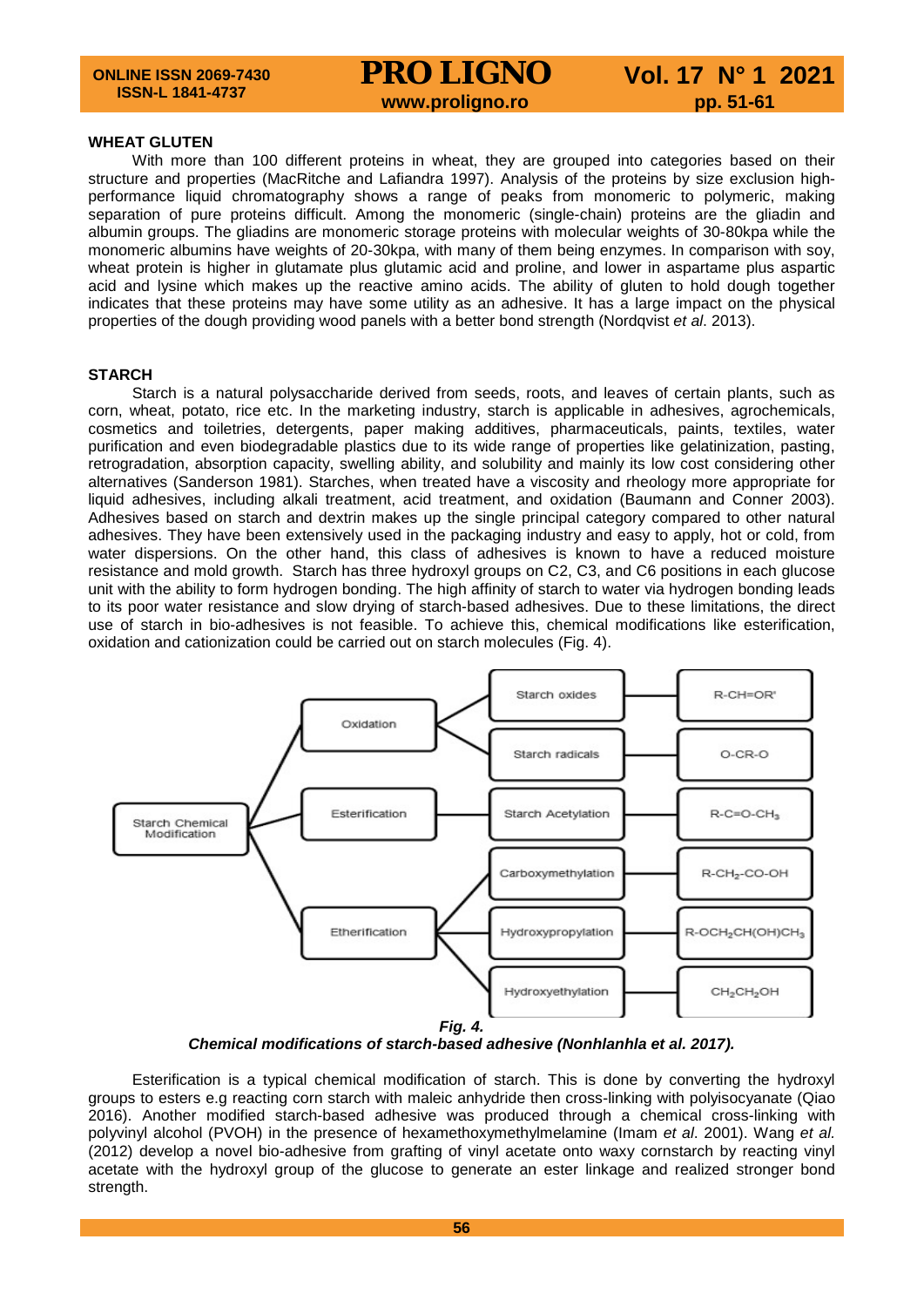Starch is also chemically modifiable through an oxidation process capable of forming a better reactive binder. Oxidizing reagents such as hydrogen peroxide react with starch at a suitable temperature and pH (Kuakpetoon and Wang 2001) to give oxidized starch.

Cationic modification of starches is usually done with monomers like amino, ammonium, sulfonium, phosphonium and have been developed for ages (Rutenberg and Solanek 1984). The most widely used monomer, however, is probably 3- chloro-2-hydroxypropyltrimethylammonium chloride (CHPTMA) under the trade name of QUAT 188. Della Valle *et al.* (1991) used wheat starch in a twin-screw extruder as a reactor and got a 82% yield in a 24h reaction time. Carr (1994) got an even higher yield of 90% by reacting starch with Q188 in a ZSK 30 twin-screw extruder as reactor while using NaOH as the catalyst. Esan *et al.* (1996) proved that the extractability of potato starches extrudates depends on the penetration of the solvent through the extrudates particles and the diffusion of its soluble substances into the solvent. Their optimum results were achieved by suspending one part ground cationic potato starch extrudate in ten parts of a solvent consisting of 80% ethanol and 20% water (w/w).

#### **FUTURE PROSPECTS OF BIOADHESIVES**

**Lignin based adhesives:** The pulp mill is the main commercial source of lignin. Approximately 50 million tons of lignin is produced worldwide annually, of which 98% to 99% is incinerated to manufacture energy and steam in the pulp mills. Most of the lignin produced in pulp industries as byproduct is burned for energy power with only a small fraction of the lignin, derived mainly from the sulfite pulp mill recovered commercially in a bio-refinery concept. Although, energy power is necessary for industry, burning lignin in order to produce heat is not only harmful to the environment due to the release of certain gases, but also a waste of resource (Bruijnincx and Weckhuysen 2014; Simao *et al*. 2018).

Pulp and paper unavoidably play a vital role in every sector of Africa especially Nigeria; from the educational to political to social and even economic development of the country. In 1969, Nigerian's first paper mill was built followed by the commissioning of 2 other paper mills in 1986 (Adegbehin and Omijeh 1989). This paper mills thrived for a while but began to fall due to the insufficient supplies of long fibred pulp which was mostly imported at the time. When the country's population was about 48 -65million people, consumption was estimated to be between 14,000-27,000 tonnes per year (Enabor 1971). Director General of Raw Materials and Development Council (RMRDC), Prof. Hussain Doko, revealed that Nigerian loses over 800 million dollars yearly to pulp and paper importation while the printer's association quoted 1 million dollars lost annually. These figures are sadly, more than the budget of N10.33 trillion in 2020 (Omiko *et al.* 2020).

Establishing the fact that the pulp mill is the main commercial source of lignin and the non-functionality of the paper mills in Africa, it is quite safe to say depending solely on lignin as an alternative for phenolbased adhesives will not thrive in the ever-moving economic market.

**Tannin-based adhesive:** Tannin, found in various parts of plants including bark, seeds, stems, roots and leaves, serves as the commercial source of tannin. In 2015, the global tannin market was estimated at 1,076.3 kilotons with the highest demand from the leather and winemaking industry (Fig. 5)(Grandview Research 2017). The technologies of interest remain the new ones either based on no addition of aldehydes, or on the use of hardeners which are non-emitting or non-toxic, primarily to decrease or completely get rid of formaldehyde emissions from wood adhesives. However, this raw material exhibits certain limitations like reactivity, high viscosity, a shorter shelf life and poor weather resistance. These limitations have also got research attention.



*Global Tannin Market volume(%) by application (Grandview Research 2017).*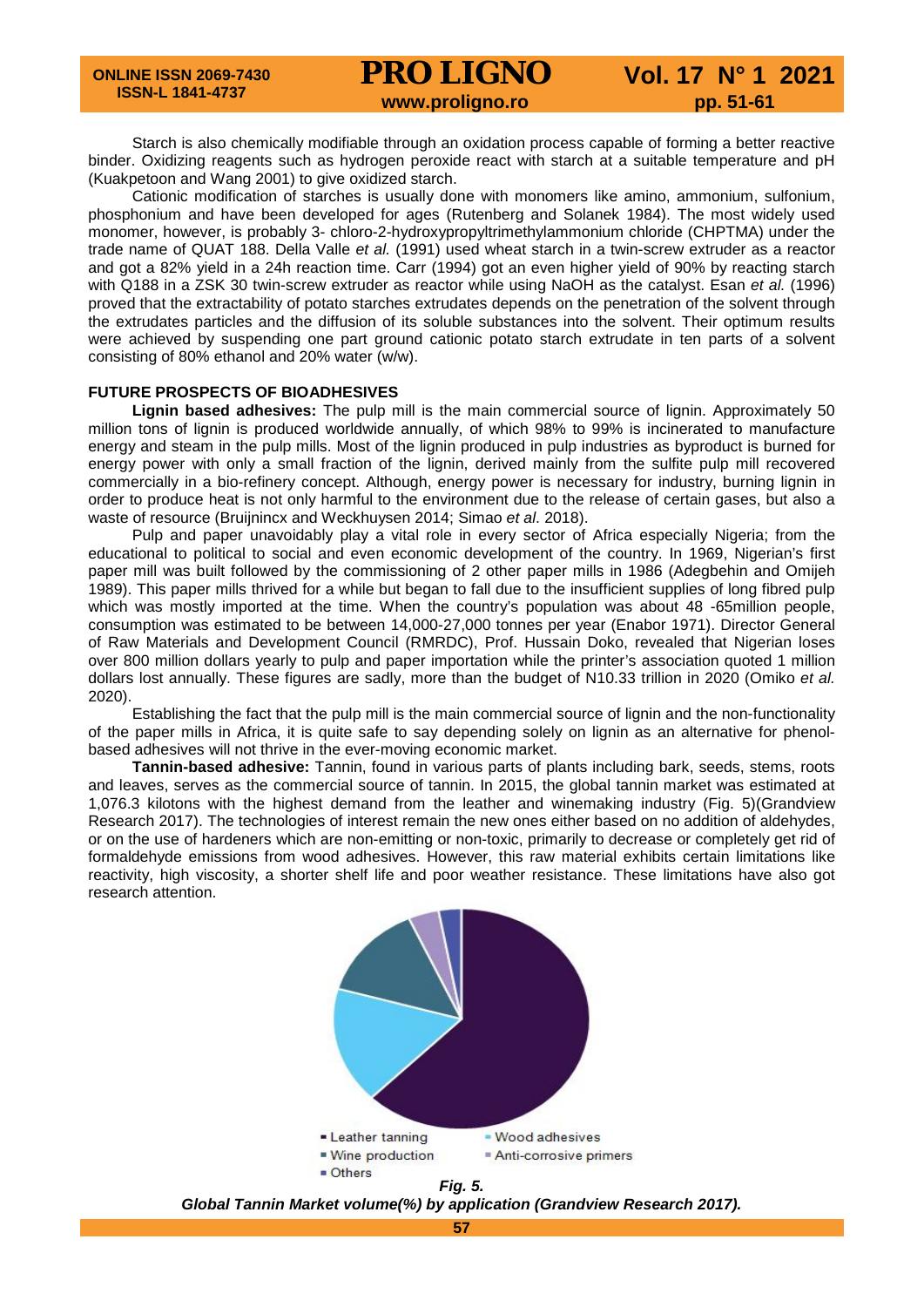Effective methods like acid/alkaline hydrolysis using acid anhydride/ NaOH (Sowunmi *et al*. 2000) OR destruction of heterocyclic either in the tannin molecules through sulfite or bisulfate treatment. To aid the reactivity of tannin, cross-linking tannin with isocyanate assist the participation of the B-ring, thereby increasing the bonding strength of wood products (Pizzi 1980). The pot life of tannin is increased by stabilizing formaldehyde through the formation of hemiacetals CH<sub>2</sub>[OH][OCH<sub>3</sub>]. When the adhesive is cured at a high temperature, the alcohol is given off alongside formaldehyde from the hemiacetal (Xiaojian and Guanben 2019).

The potential world supply of tannins is really massive, however, what is lacking, is a marked increase in the factories extracting them. Also, some new tannin extraction factories have surfaced in the last decade, but competition with other bio-sourced materials already industrially available for adhesives is intense at present (Xiaojian and Guanben 2019).

**Protein-based adhesive:** Plant protein adhesive is not the ancient protein and bone glues used in carpentry, or blood used as an additive in plywood glue-mixes. Soy adhesives as well as their modifications for wood adhesives after partial hydrolysis have been investigated and produced acceptable results. These products are not used commercially yet, but the use of them can be explored in the future. If decided to be explored in the economic market, its major drawback will be scarcity because so far, only soy adhesives has been intensely worked on except its used alongside other bio-based resins. Secondly, soy bean acts mainly as a food crop and may run at a risk of competition with the food industry. However, if plant protein is subsidized, they work as such and are very environmentally-friendly (Zhong *et al*. 2003).

**Starch-based adhesive:** The fine, smooth texture and non-poisonous nature of starch makes its use, a desirable choice particularly for domestic and structural material for adhesives (FAO 1983). Cassava starch is the major raw material for starchy adhesives; readily available in large quantities African countries. Nigeria being the largest producer of cassava in the world, cancels out the shortage in availability of major raw material though, the extraction of starch could only come from food crops. Ozemoya *et al*. (2007) proposed the use of the secondary product (cassava starch and milk) from the product of garri for the processing of starchy adhesives. These secondary products which are usually drained off mostly in the rural areas could be processed industrially rather than causing environmental pollution. Using borax as a chemical stabilizer/ viscosity enhancer for a longer pot life and comparing with a commercial adhesive; he concluded that cassava starch could be a good source of readily available adhesives saving the country from expensive importation. With this fact in place, starch-based adhesive can be a suitable go-to plan for adhesive production but must be based primarily on the secondary product of cassava in order to avoid competition between food production and the adhesive industry.

#### **CONCLUSION AND RECOMMENDATION**

Production and utilization of bioadhesives have gradually become acceptable in several countries due to the health benefits it poses to the atmosphere however, to widen the markets of bio-adhesives, it is necessary to chemically modify these biopolymers making them as effective as the synthetic wood adhesives and also to improve their bonding strength and water resistance. Industrial lignin promises to be most financial-rewarding owing to the fact that its secondary product is being recycled but is impossible since the industry that could produce these wastes is non-functioning; compared to protein which will not thrive in the ever-growing financial market because its primary sources are mainly used as food. Tannin is an available resource whose present constraint could be easily tackled and exploited compared to starch, which runs at a risk of competing with the supply of food but could be remedied since its primary product is a daily need and is not usually affected by season (Ozemoya *et al*. 2007). Tannin, if placed in the forefront, as a primary source for the adhesive market will thrive most favorably in the world's economic market, invariably creating an environmental-friendly atmosphere and amassing wealth for the economy.

#### **REFERENCES**

Adegbehin JO, Omijeh JE (1989) in Commonwealth Forestry Association. Raw materials for the Pulp and Paper Industry in Nigeria. Vol. 68:35-44. https:www.jstor.org/stable/42606731.

Akhlash P, Sunil K (2019) Applications of tannins in Industry. *Intechopen* doi:10.5772/intechopen.85984.

Arbenz A, Avérous L (2015a) Chemical modification of tannins to elaborate biobased macromolecular architectures. *Green Chemistry*, 17:2626-2646. doi[:10.1039/C5GC00282F.](https://doi.org/10.1039/C5GC00282F)

Arbenz A, Avérous L (2015b) Oxyalkylation of gambier tannin – Synthesis and characterization of ensuing biobased polyols. *Indus Crops and Prod*, 2015, 67:295–304. Doi: 10.1016/j.indcrop.2015.01.073

Basso MC, Pizzi A, Delmotte L, Abdalla S (2017) MALDI-TOF and 13C NMR Analysis of the Cross-linking Reaction of Lignin by Triethyl Phosphate. *Polymers*; (9):206. Doi: 10.3390/polym9060206.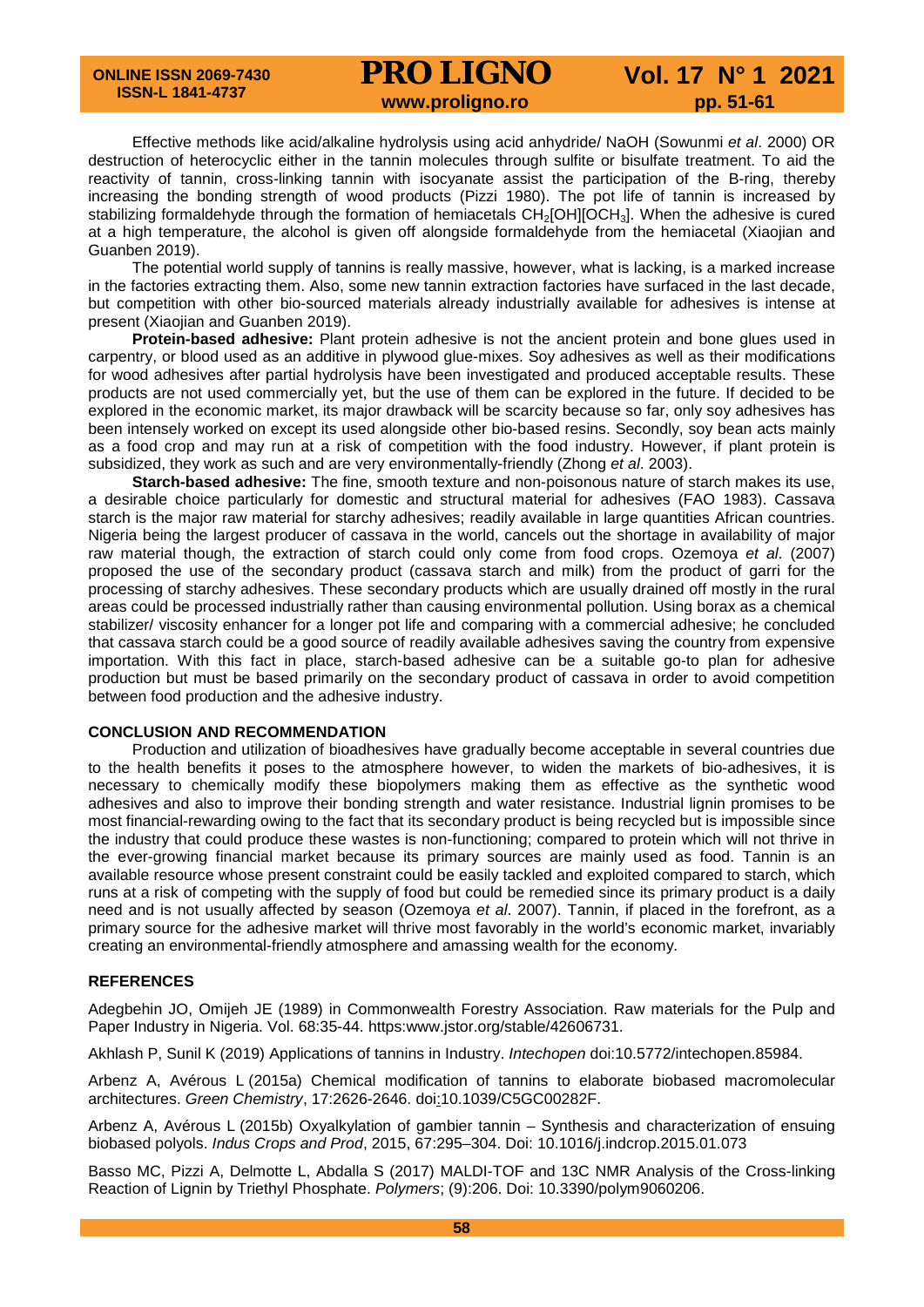Baumann MGD, Conner AH (2003) Carbohydrate polymers as adhesives. In: Pizzi A, Mittal KL (eds.) Handbook of Adhesive Technology, 2nd Ed. Marcel Dekker Incorporated.

Benar P, Goncalves A, Mandelli D, Schuchard U (1999) Eucalyptus organosolv lignins; Study of the hydromethylolation and use in resoles. *Bioresour Technol.* 68:11-16. Doi: 10.1016/S0960-8524(98)00076-5.

[Bruijnincx PC, Weckhuysen BM \(2014\) Lignin up for break-down.](https://www.nature.com/articles/nchem.2120) *Nature Chem.* 6(12):1035-1036. Doi:10.1038/nchem.2120

Carr ME (1994) Preparation of cationic starch containing quaternary ammonium substituent by reactive twin-<br>
screw extrusion processing. Jour of Appl Polymer Sci, 54(12):1855-1861. screw extrusion processing. *Jour of Appl Polymer Sci*, 54(12):1855-1861. DOI:10.1002/app.1994.070541208.

Chen M, Chen Y, Zhou X, Lu B, He M, Sun S (2015a) Improving Water Resistance of Soy-Protein Wood Adhesive by Using Hydrophilic Additives. *Bioresour,* 10:41-54. DOI: 10.15376/biores.10.1.41-54.

Chen N, Lin Q, Rao J, Zeng Q (2015b) Water resistances and bonding strengths of soy-based adhesives containing different carbohydrates*. Indus Crop Prod.* DOI:10.1016/j.indcrop.2013.06.038

Cheng HN, Dowd MK, He Z (2013) Investigation of modified cottonseed protein adhesives for wood composites. *Ind Crop and Prod.* pp. 46:399-403. DOI:10.1016/j.indcrop.2013.02.021

Davide E, Markus A (2015) Redefining biorefinery; the search for unconventional building blocks for materials. *Chem Soc Rev.* DOI: 10.1039/cs00368c.

Della Valle G, Colonna P, Tayeb J (1991) Use of a twin-screw extruder as a chemical reactor for starch cationization. Starch/Stärke, 43(8):300-307.

Enabor E (1971) Forecasting potential consumption requirements for Nigerian Forest products. *Nigerian Journal of Forestry.* pp: 27-33.

Esan M, Brummer TM, Meuser F (1996) Chemical and processing aspects of the production of cationic starch using extrusion cooking. Starch/Stärke, 48:131-136.

Fatemah F, Zihe P, Guchano G, Boxin Z (2017) Bio-based adhesives and evaluation for wood composites application. *Molecular Diversity Preserv Inter.* [https://doi.org/10.3390/polym9020070.](https://doi.org/10.3390/polym9020070)

Fitzken J, Da Vinci M, Niro M, Kyriazopoulos S, Bianchi I, Mayer D, Eusebio JR, Arboleda ML, Pichelin F (2016) Development of medium and low density fibreboards made of coconut husk and bound with tanninbased adhesives. *Inter Wood Prod Jour.* Vol. 7(4):208-214. DOI:10.1080/20426445.2016.1207039

Foo LY, Hemingway RW (1985) Condensed Tannins: reactions of model compounds with furfural Alcohol and furfuraldehyde. *Jour of Wood Chem and Tech.* Vol. 5(1):135-158.

Food and Agriculture Organization In Agriculture Series; the state of food and Agriculture (1983).

Glasser W (2001) Lignin-based Polymers In Encyceopedia of Materials: Science and Technology (2<sup>nd</sup> Edition). pp: 1-4. DOI:10.1016/B0-08-043152-6/00788-9.

Gosselink RJ, De Jong E, Guran B, Abacherli A (2004) Co-ordination network for lignin-standardization production and applications adapted to market requirements (EUROLIGNIN), *Indus Crops and Prod* Vol. 20:121-129. DOI: 10.1016/j.indcrop.2004.04.015

He Z, Chapital DC, Cheng HN (2016) Comparison of the adhesive performances of soy meal,water washed meal fractions, and protein isolates. *Modern Appl Sci.* Vol. 10(5):112-120. DOI: 10.5539/mas.v10n5p112

Hemingway RW, Kreibich RE (1984) Condensed tannin-resorcinol adducts and their use in wood-laminating adhesives: an exploratory study. *Jour of Appl Polym Sci; Applied Polymer Symposia*. Vol. 40:79-90.

Hemingway RW, Gerald WM (2007) Kinetics of Acid-catalysed cleavage of Procyanidins. *Jour of Wood Chem and Tech*. Vol. 3(4):421-435. DOI: 10.1080/02773818308085173

Imam SH, Gordon SH, Mao L, Chen L (2001) Environmentally friendly wood adhesive from a renewable plant polymer: Characteristics and optimization. *Polym Degradation and Stability.* Vol. *73*:529-533. DOI: 10.1016/S0141-3910(01)00114-8.

Kalami S, Arefmanesh M, Master E, Nejad M (2017) Replacing 100% of phenol in phenolic adhesive formulations with lignin. *Jour of Appl Polym Sci.* DOI: 10.1002/APP.45124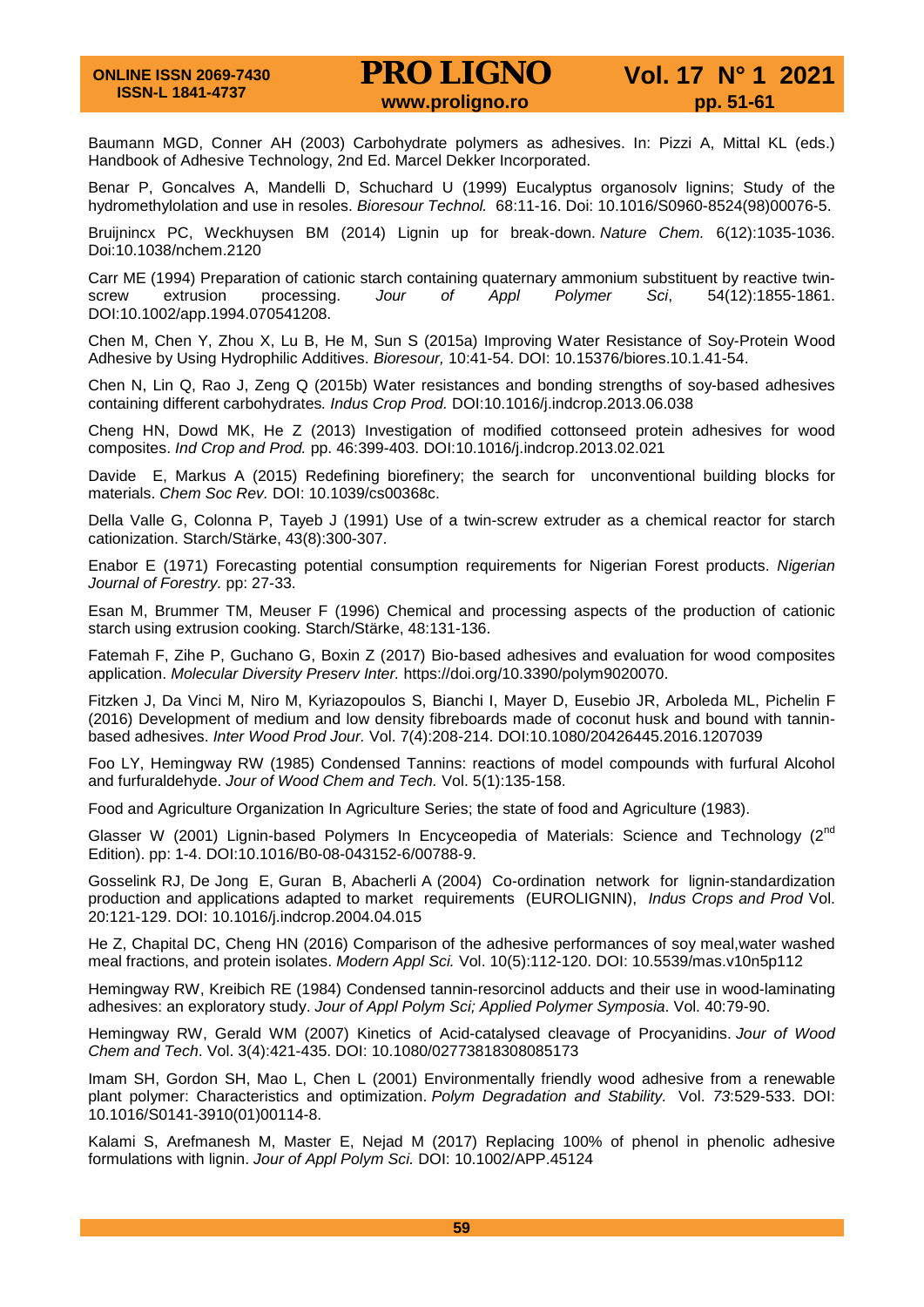Kalapathy U, Hettiarachchy NS, Rhee KC (1997) Effect of drying methods on molecular properties m functionalities of disulfide bond-cleaved soy proteins. *JAOC Society.* Vol. 74:195-199. DOI: 10.1007/s11746- 997-0123-z.

Kalapathy U, Hettiarachchy NS, Myers D, Hanna MA (1995) Modification of Soy proteins and Their Adhesive Properties on Woods. *JAOC Society.* 72:507-510. DOI: 10.1007/BF02638849.

Kuakpetoon DS, Wang YJ (2001) Characterization of different starches oxidized by hypochlorite. *Starch Starke*. Vol. 53(5):211-218. DOI: 10.1002/1521-379X(200105)

Lambuth AL (1990) Soybean glues. In: Handbook of Adhesives, 3rd edition, I. \$heist (Ed.), pp. 172-180, V Nostrand Reinhold, New York.

Laurichesse S, Averous L (2013) Chemical modifications of lignins towards biobased polymers. *Prog in Polym Sci*. DOI: 10101/j.progpolmsci.2013.11.004.

Lei H, Du G, Wu Z, Xi X, Dong Z (2014) Cross linked soy based wood adhesives for plywood. *International Journal of Adhes and Adhes;* 50:199-203. DOI: 10.1016/j.ijadhadh.2014.01.026.

Li N, Qi G, Sun XS, Stamm MJ, Wang D (2012) Physicochemical properties and adhesion performance of Canola protein modified with sodium bisulfite. *JAOC Society*. Vol. 89:897-908. DOI: 10.1007/s11746-011- 1977-7

Li R, Yang D, Guo W, Qiu X (2013) The adsorption and dispersing mechanisms of sodium lignosulfonate on Al2O3 particles in aqueous solution. Holzforschung 67:387-394. DOI: 10.1515/hf-2012-0108

Liu Y, Li K (2007) Development and characterization of adhesives from soy protein for bonding wood. *International Jour of Adhes and Adhes*; 27:59-67. DOI: 10.1016/j.ijadhadh.2007.12.004.

MacRitche F, Lafiandra D (1997) Structure and functionality of wheat proteins. In: Food Proteins and Their Applications, S. Damodaran and A. Paraf (Eds.), pp. 293-325, Marcel Dekker, New York.

Mai C, Kues U, Militz H (2004) Mini review: Biotechnology in the wood industry. *Applied Microbial Biotechnology*, pp. 477-494. DOI: 10.1007/s00253-003-1411-7.

Nhat N, Thrush C (2018) Safer chemicals in products. Online at: [www.chemicalwatch.com.](http://www.chemicalwatch.com/)

Nonhlanhla M, Yahya E, Pradee K, Lisa C, Mershen G, Sunaina I, Viness P (2017) A review of the chemical modification techniques of starch. *Carbohydrate polymer*. DOI: 10.1016/j.carbpol.201.09.094.

Nordqvist P, Johansson PE, Khabbaz F, Malmstrom E (2013) Characterization of hydrolyzed or heat treated wheat gluten by SE-HPLC and 13C NMR: Correlation with wood bonding performance*. Ind Crop and Prod.* DOI: 10.101/j.indcrop.2013.08.057.

Omiko A, Akinfewa G, Aikulola S, Akpan-Nsoh I, Odun E, Otaru A (2020) In Nigerian's paper mill gasp for oxygen. *The Guardian Newspaper*. Online at: [www.guardian.ng](http://www.guardian.ng/)

Ozemoya PO, Ajisegiri ES, Idah PA (2007) Production of Adhesives from Cassava Starch. *Federal Univ of Technol*, Minna. pp. 93-98. ISSN: 1583-1078.

Patel AK, Michaud P, Petit E, Baynast H, Grediac M, Matthias JD (2012) Development of a chitosan-based adhesive. Applicaton to wood bonding. *Jour of Appl Polymer Sci.* DOI: 10.1002/app.38097

Pearl IA (1967) in Chemistry of Lignin, Marcel Dekkar, Inc. NewYork.

Phenol Market Size and Forecast Analysis And Trend Analysis, 2014-2025 (2018). Online at: Reportbuyer.com.

Phenol Market Size, Trends, Outlook, 2025. Industry Analysis Report (2018) Online at: Hexaresearch.com.

Pizzi A (2006) Recent developments in eco-efficient Bio-Based Adhesives for wood bonding: opportunities and issues. *Jour of Adhesion Sci and Technol*, 20:829-846. DOI: 10.1163/156856106777638635.

Pizzi A (1980) Exterior wood adhesives by MDI crosslinking of polyflavonoid tannin B rings. *Jour of Appl Polymer Sci*. Vol. 25:2123-2127.

Qiao Z, Gu J, Lv S, Cao J, Tan H, Zhang Y (2016) Preparation and Properties of Normal Temperature Cured Starch-Based Wood Adhesive. *BioResour*; 11:4839-4849. DOI: 10.15376/biores.11.2.4839-4849.